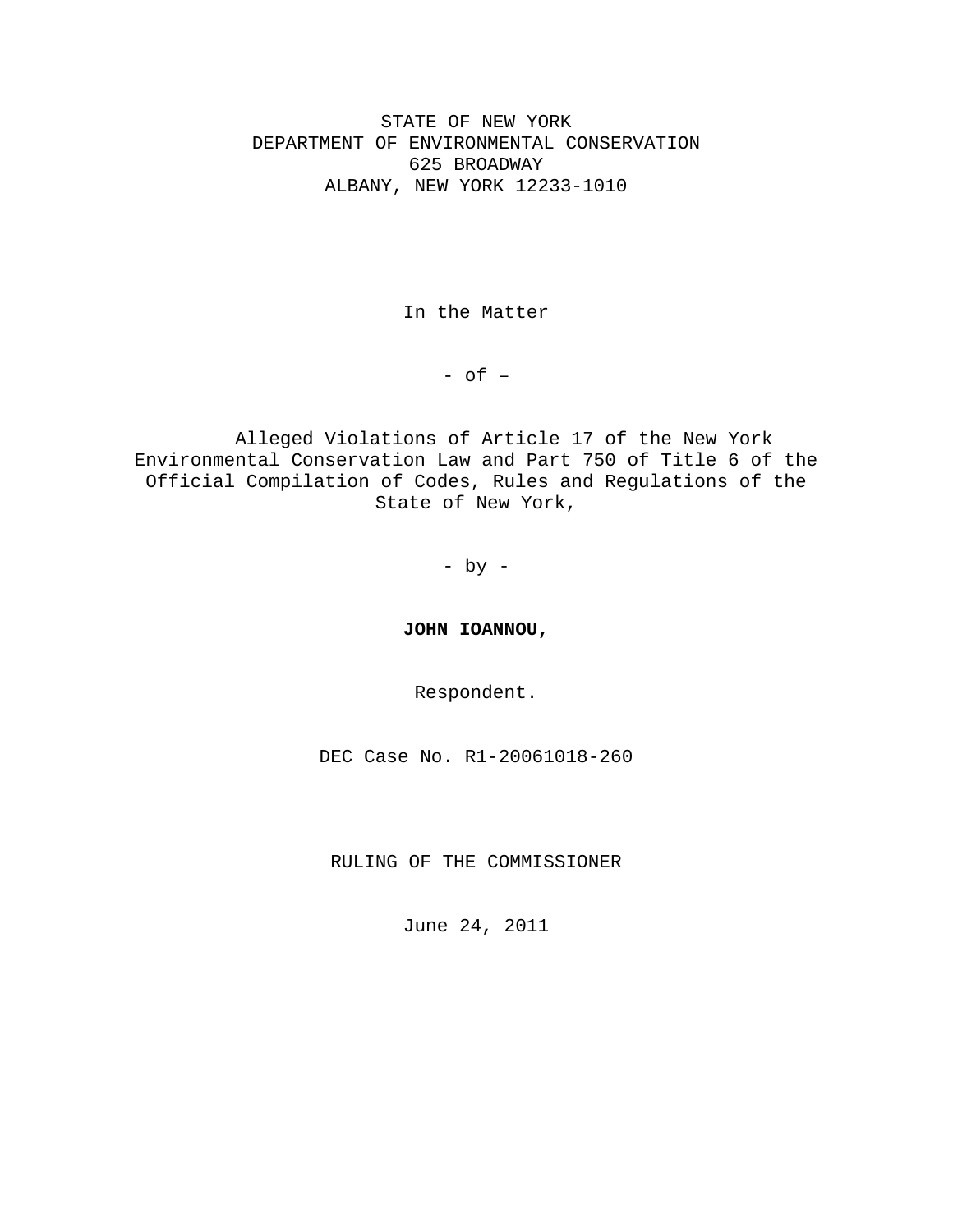#### **RULING OF THE COMMISSIONER**

By letter dated May 20, 2011, counsel for respondent John Ioannou filed a motion to "vacate the default judgment" that was entered against him by a Commissioner's order dated November 19, 2009 (order). A copy of the order is attached to this ruling.

By the terms of the order, respondent was adjudged to have violated sections 17-0505 and 17-0803 of the Environmental Conservation Law (ECL) and section 750-1.4 of Title 6 of the Official Compilation of Codes, Rules and Regulations of the State of New York (6 NYCRR). These violations arose from respondent's construction activities at 1257 Plandome Road, Plandome Manor, New York (see Order, at 4, par. III). The order imposed a civil penalty of one hundred twelve thousand, five hundred dollars (\$112,500) upon respondent (see id., par. IV).

In accordance with 6 NYCRR 622.15(d), the motion was filed with Administrative Law Judge Daniel P. O'Connell (ALJ) of the Office of Hearings and Mediation Services of the New York State Department of Environmental Conservation (Department).

Assistant Regional Attorney Kari E. Wilkinson, Esq., of the Department's Region 1 office, filed an attorney affirmation dated May 26, 2011, together with the affidavits of Department staff David F. Gaspar dated May 26, 2011, and Sara H. Dorman dated May 25, 2011, with various attached exhibits, in opposition to respondent's motion.

ALJ O'Connell prepared the attached report on the motion. As the ALJ notes, the applicable administrative enforcement regulations provide for consideration of a motion to reopen a default, and respondent's motion was considered in that context. As set forth in 6 NYCRR part 622, a motion to reopen a default may be granted "upon a showing that a meritorious defense is likely to exist and that good cause for the default exists" (see 6 NYCRR 622.15[d] [emphasis added]). The ALJ recommends that I deny the motion, and I hereby adopt the ALJ's recommendation.

The ALJ, based on his review of respondent's arguments relative to liability and civil penalty, correctly determined that respondent failed to demonstrate the likelihood that a meritorious defense exists. Because the likelihood of a meritorious defense has not been demonstrated, it is not necessary to determine whether good cause exists for the default. The ALJ, however, did consider respondent's arguments relative to good cause, specifically, respondent's claim of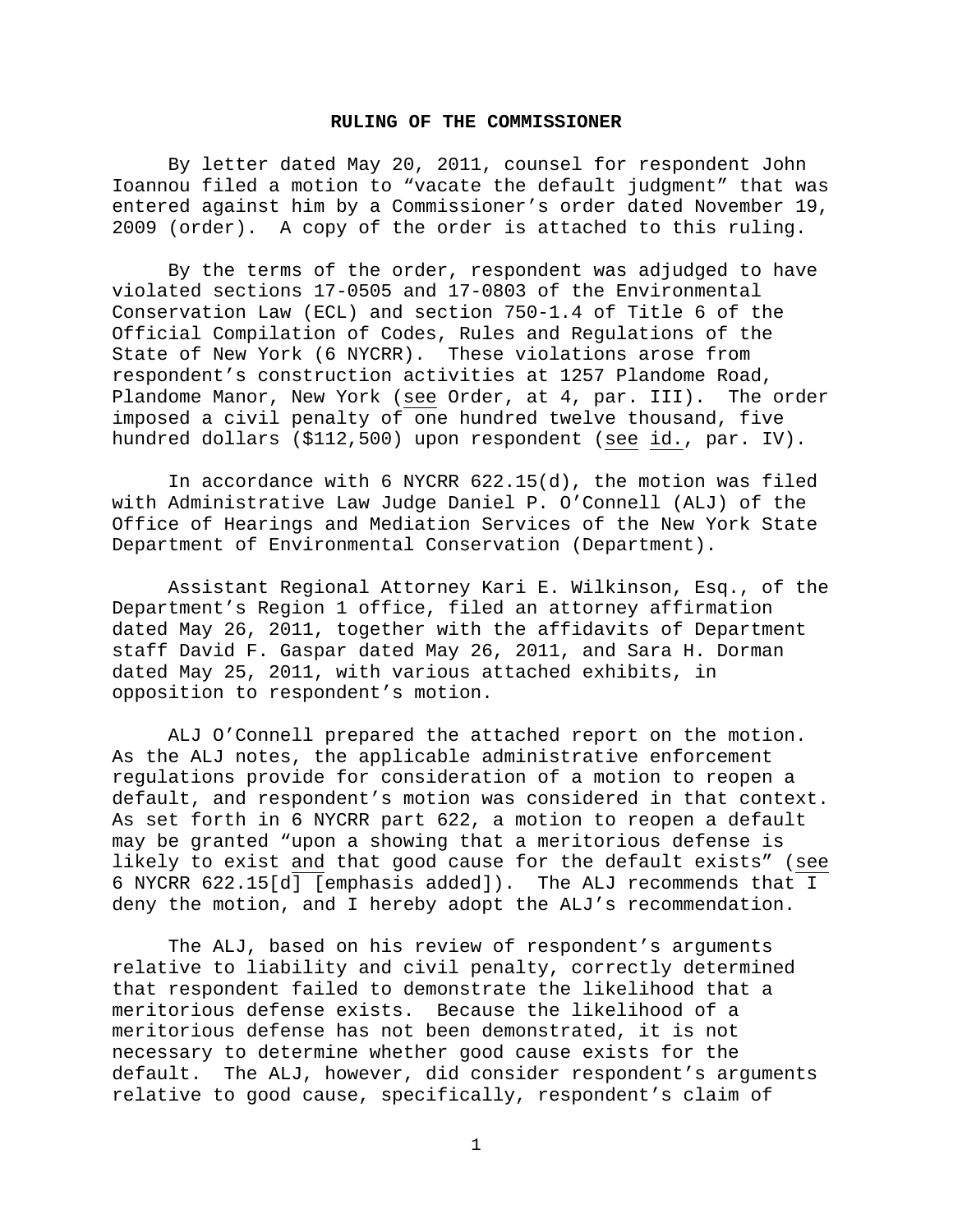alleged deficiencies in the service of Department staff's notice and amended notice of hearing and complaint and related papers in the underlying proceeding. The ALJ appropriately concluded that respondent's mere denial of receipt of service was insufficient to overcome Department staff's proof that service was properly made (see, e.g., General Motors Acceptance Corp. v Grade A Auto Body, Inc., 21 AD3d 447, 447 [2d Dept 2005]).

Accordingly, respondent's motion is denied, and the Commissioner's order dated November 19, 2009 will continue in full force and effect.

> New York State Department of Environmental Conservation

By: \_\_\_\_\_\_\_\_\_\_/s/\_\_\_\_\_\_\_\_\_\_\_\_\_ Joseph J. Martens Commissioner

Dated: Albany, New York June 24, 2011

Attachment: Order of the Commissioner Matter of John Ioannou, November 19, 2009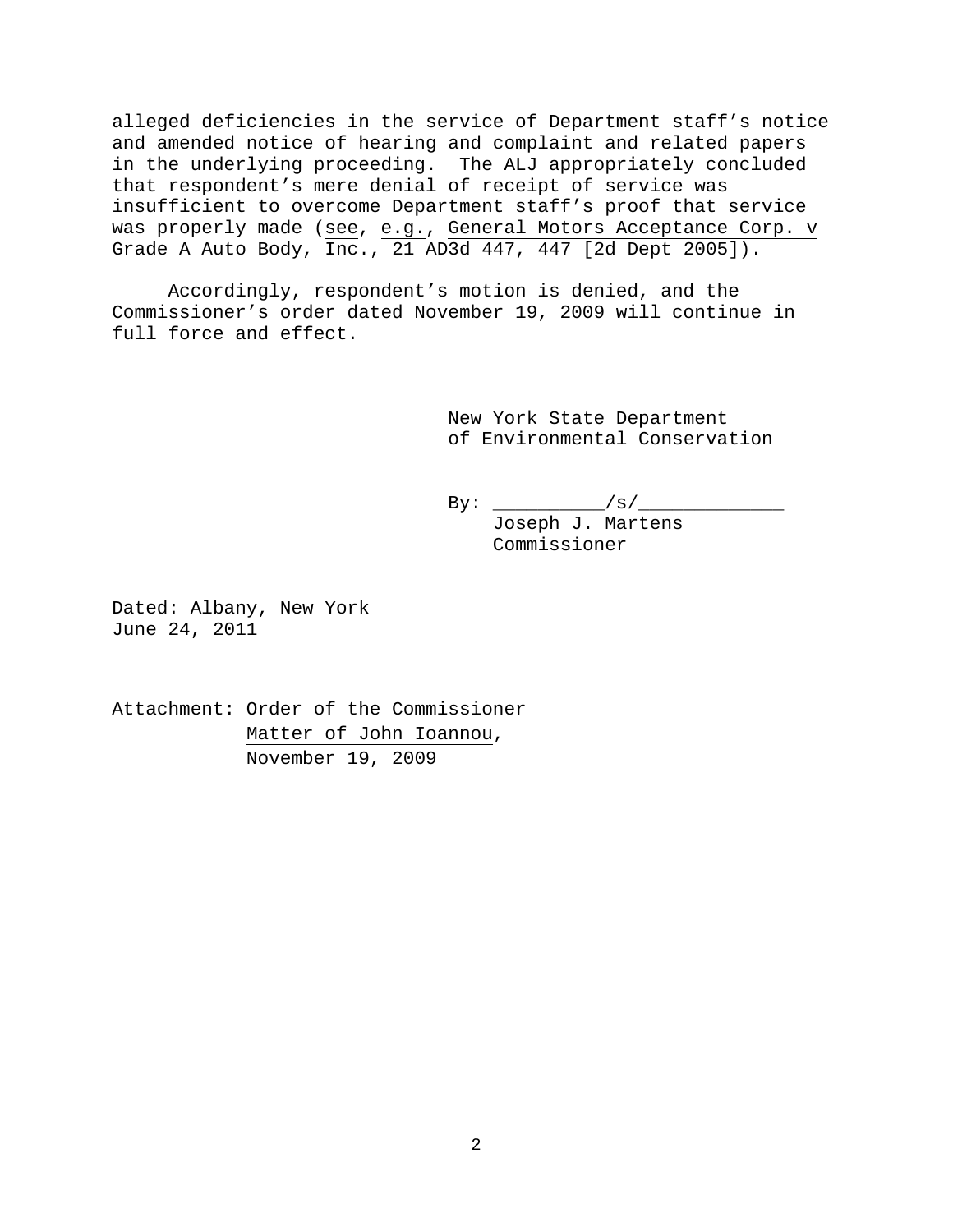NEW YORK STATE: DEPARTMENT OF ENVIRONMENTAL CONSERVATION

In the Matter of Alleged Violations of the New York State Environmental Conservation Law Article 17, and Title 6 of the Official Compilation of Codes, Rules and Regulations of the State of New York Part 750  $-$  by  $-$ Report on Motion Order

> John Ioannou, Respondent.

to Reopen Default

DEC Case No. R1-20061018-260

### **Summary**

 This report recommends that the Commissioner deny John Ioannou's motion to reopen the default judgment taken against him in the Order dated November 19, 2009.

### **Background**

 Under cover of a letter dated October 2, 2008, Staff from the Department's Region 1 Office (Department staff) filed a notice of motion for default judgment and order, a motion for default judgment and order, and an affirmation with attached exhibits with the Office of Hearings and Mediation Services (OHMS). In the motion for default judgment, Department staff alleged that John Ioannou (Respondent) did not file an answer to an amended notice of hearing and complaint dated May 1, 2008. By letter dated October 15, 2008, Chief Administrative Law Judge (ALJ) James T. McClymonds advised the parties that the matter was assigned to the undersigned ALJ.

 Subsequently, I prepared a summary hearing report for the Commissioner's review. On November 19, 2009, former Commissioner Alexander B. Grannis signed an order granting a motion for a default judgment against Respondent. The Commissioner determined, among other things, that Respondent violated Environmental Conservation Law (ECL) §§ 17-0505 and 17- 0803, and Title 6 of the Official Compilation of Codes, Rules and Regulations of the State of New York (6 NYCRR) 750-1.4 with respect to construction activities at 1257 Plandome Road, Plandome Manor, New York. The Commissioner assessed a total civil penalty of \$112,500.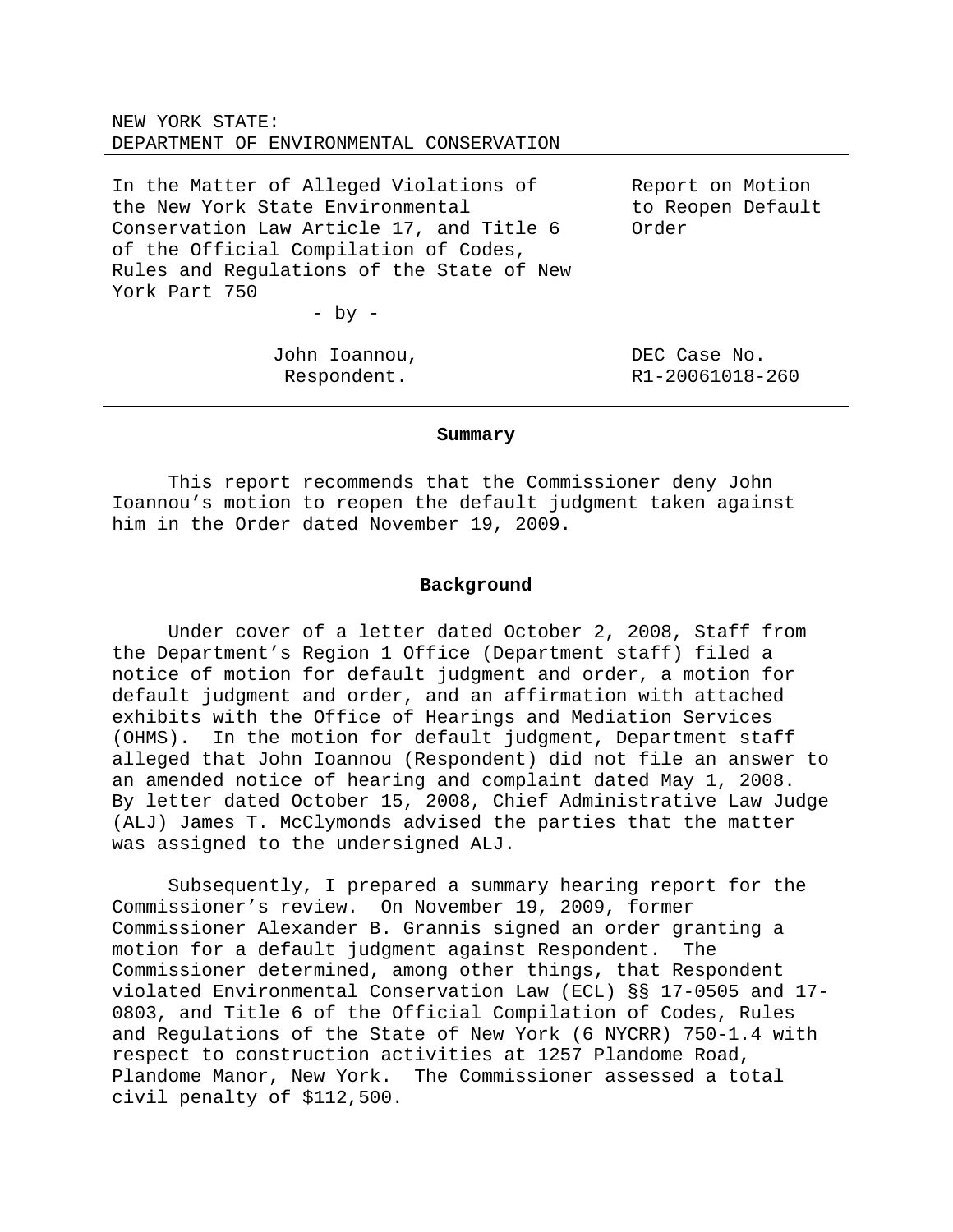OHMS served a copy of the Commissioner's November 19, 2009 order and summary hearing report upon Respondent by certified mail return receipt requested. The US Postal Service delivered the Commissioner's November 19, 2009 order to Respondent's home address (1257 Plandome Road, Plandome Manor, New York 11030) on November 23, 2009.

 With a cover letter dated March 5, 2010, Michael H. Sahn, Esq. (Sahn, Ward & Baker, PLLC, Uniondale, New York), as Respondent's legal counsel, asked me to reduce the civil penalty assessed in the Commissioner November 19, 2009 order from \$112,500 to \$5,000. With the March 5, 2010 letter, Mr. Sahn included an affidavit by John Ioannou sworn to February 25, 2010, and Exhibit A. Exhibit A is a copy of an acknowledgment dated May 3, 2006 of the notice of intent for coverage under SPDES general permit for storm water discharges from construction activity (General Permit No. GP-02-01) from the Department's Division of Water, Bureau of Water Permits.

 With the March 5, 2010 filing, Respondent did not expressly move to reopen the default pursuant to 6 NYCRR 622.15(d). Consequently, in a letter dated March 10, 2010, I denied the request on the basis that I lacked authority to adjust any order issued by the Commissioner.

 With service of a summons and a verified complaint dated February 1, 2011 (Supreme Court, Nassau County [Index No. 2018/11]) upon Respondent, the current Commissioner (Joe Martens) seeks a judgment enforcing the November 19, 2009 order, and the assessment of additional penalties.

 With a notice of motion dated May 19, 2011, Respondent's counsel, Claudio DeBellis, Esq. (Walsh, Markus, McDougal & DeBellis, LLP, Garden City, New York), moves, on behalf of Respondent, to dismiss the February 1, 2011 verified complaint concerning the civil action.

### **Proceedings**

 In a letter to me dated May 20, 2011, Mr. DeBellis requests that I "vacate the default judgment which was entered against Mr. Ioannou" pursuant to the Commissioner's November 19, 2009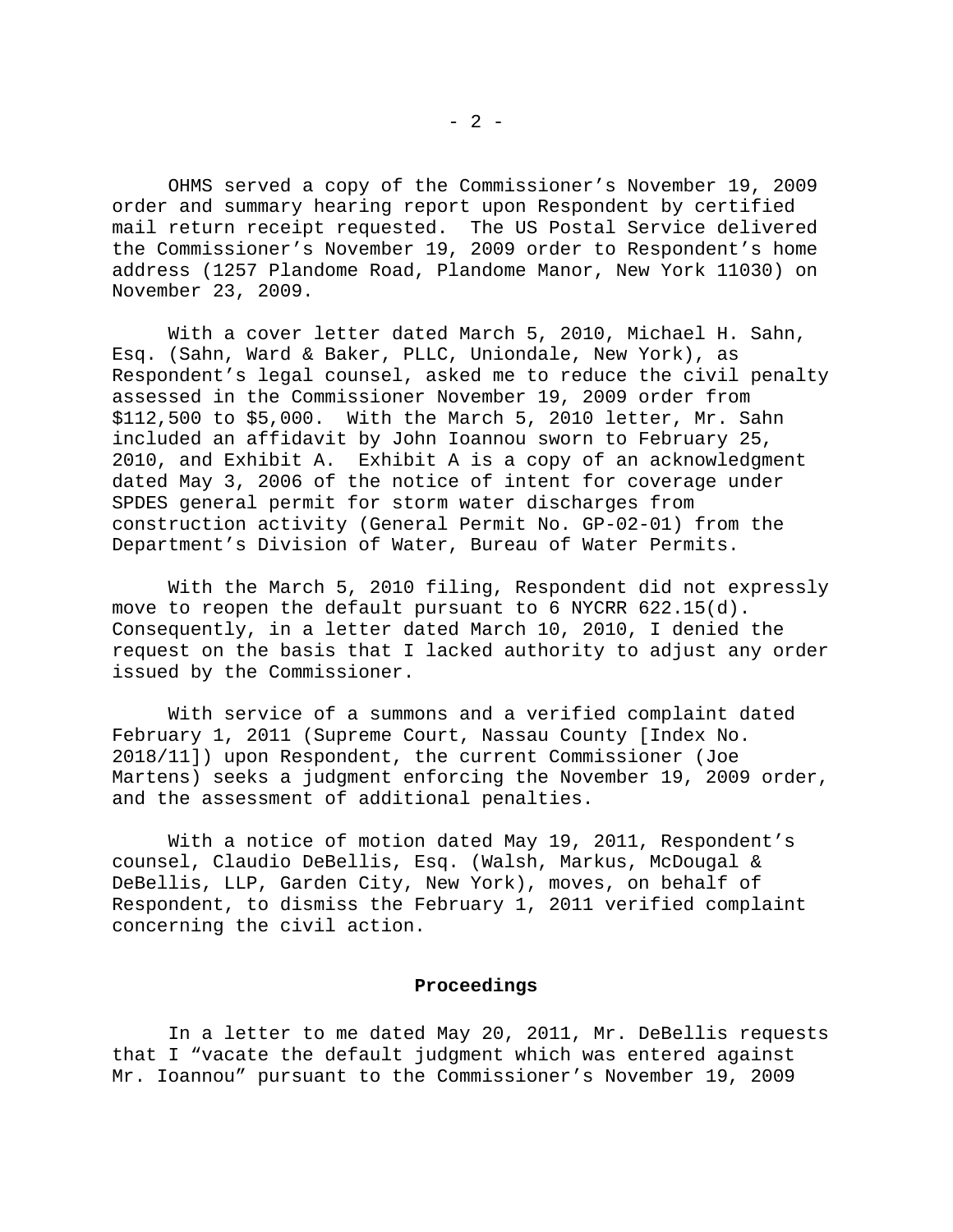order. With his May 20, 2011 letter, Mr. DeBellis enclosed the following:

- 1. An affidavit by John Ioannou sworn to May 20, 2011;
- 2. A copy of the summons and verified complaint dated February 1, 2011 by Assistant Attorneys General Marie Chery-Sekhobo and Andrew Gershon;
- 3. A copy of the Commissioner's November 19, 2009 order and the default summary report prepared by the undersigned ALJ; and
- 4. A copy of Mr. DeBellis's May 19, 2011 notice of motion and supporting papers concerning the civil action. The supporting papers consist of an affirmation by Mr. DeBellis dated May 20, 2011, and an affidavit by John Ioannou sworn to May 20, 20[1](#page-5-0)1. $^1$

 On May 23, 2011, OHMS received Respondent's May 20, 2011 motion. In a letter dated May 23, 2011, I acknowledged receipt of Respondent's May 20, 2011 motion. Upon review of Respondent's papers, I could not find any indication that Mr. DeBellis had provided Department staff with a copy of his papers, and directed him to do so immediately. I set May 31, 2011 as the return date for Department staff's response. The May 31, 2011 letter stated that no further submissions would be authorized.

 With an email dated May 27, 2011, Assistant Regional Attorney Kari E. Wilkinson, Esq., filed Department staff's response. Department staff's response consists of the following:

i

1. An affirmation by Ms. Wilkinson dated May 26, 2011 with Exhibits A through E;

<span id="page-5-0"></span> $^1$  Respondent's May 20, 2011 motion to reopen the default includes two affidavits by Mr. Ioannou sworn to May 20, 2011. The first affidavit consists of 15 paragraphs, and references the captioned administrative enforcement matter including the case number (*i.e.*, DEC File No. R1-20061018- 260). The second consists of 12 paragraphs, and references the civil action, and includes the Supreme Court (Nassau County) Index No. 2018/11. The second affidavit is part of Mr. Ioannou's motion to dismiss the civil action. Unless otherwise stated, all references to Mr. Ioannou's May 20, 2011 affidavit in this report are to the first one.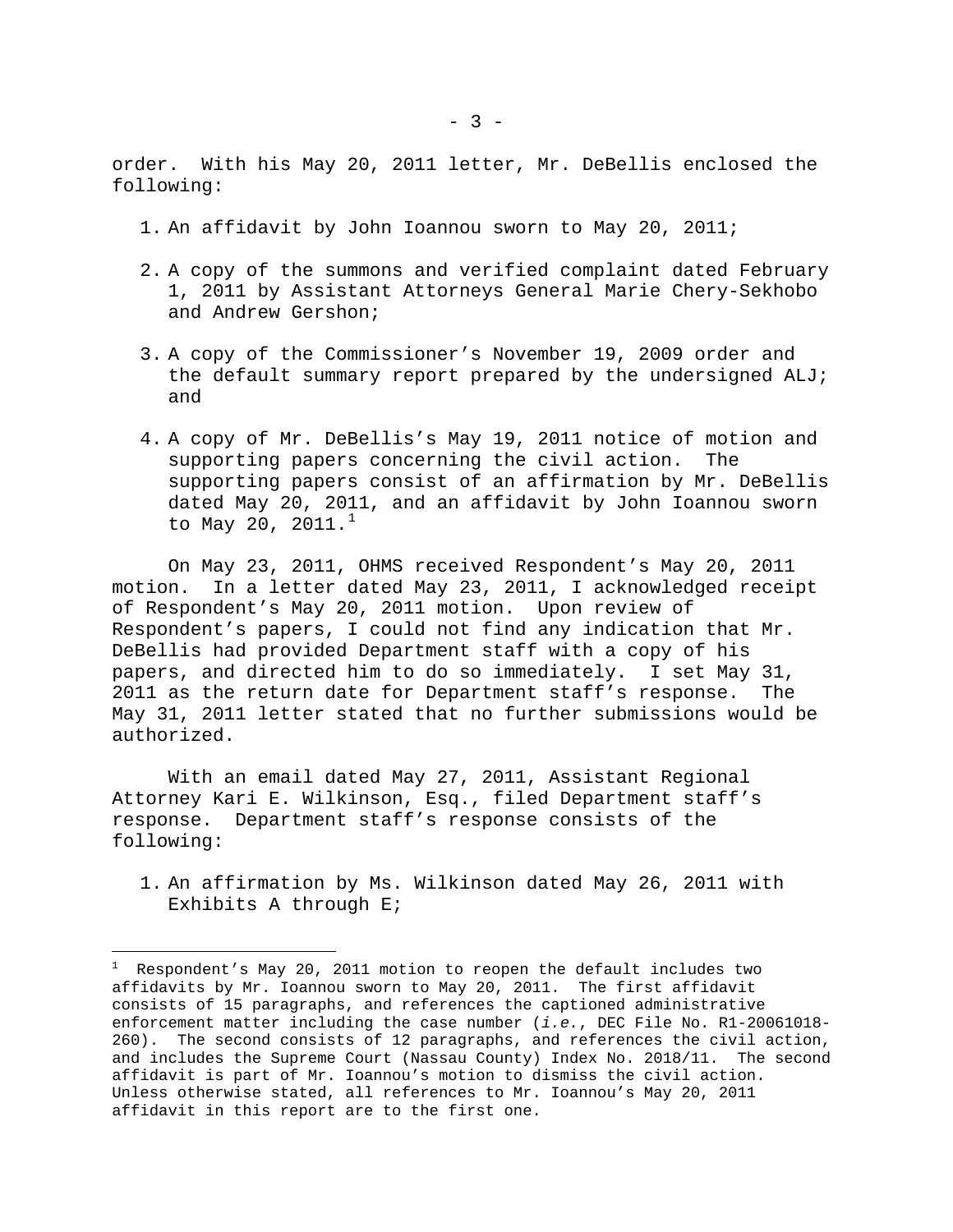- a. Exhibit A is a copy of a letter dated March 19, 2007 from Ms. Wilkinson to Mr. Ioannou, and a copy of a draft order on consent;
- b. Exhibit B is a copy of the envelope returned by the US Postal Service, and the enclosed May 31, 2007 notice of hearing and verified complaint that Department staff sent to Mr. Ioannou's 1257 Plandome Road address;
- c. Exhibit C is a copy of the envelope returned by the US Postal Service on March 3, 2008 as "unclaimed" that Department staff sent to Mr. Ioannou's 1257 Plandome Road address on February 5, 2008;
- d. Exhibit D consists of copies of a cover letter from Ms. Wilkinson to Mr. Ioannou with enclosed notice of hearing and verified complaint, all dated February 5, 2008. The exhibit also includes a copy of the track and confirm receipt from the US Postal Service sent to Mr. Ioannou's business address at 414 East 59<sup>th</sup> Street, New York, New York 10022, and the domestic return receipt signed by Erika Hernandez; and
- e. Exhibit E consists of copies of a cover letter from Ms. Wilkinson to Mr. Ioannou with enclosed amended notice of hearing and verified complaint, all dated May 1, 2008. The exhibit also includes a copy of the track and confirm receipt from the US Postal Service sent to Mr. Ioannou's business address at 414 East 59<sup>th</sup> Street, New York, New York 10022, and the domestic return receipt signed by Shanell Thomas;
- 2. An affidavit by David F. Gaspar sworn to May 26, 2011 with Exhibit 1, which is a copy of his curriculum vitae;
- 3. An affidavit by Sarah H. Dorman sworn to May 25, 2011 with Exhibits 1 though 8;
	- a. Exhibit 1 is a copy of Ms. Dorman's resume;
	- b. Exhibit 2 is a copy of Mr. Gaspar's March 22, 2006 inspection report for the 1257 Plandome Road property with 12 photographs;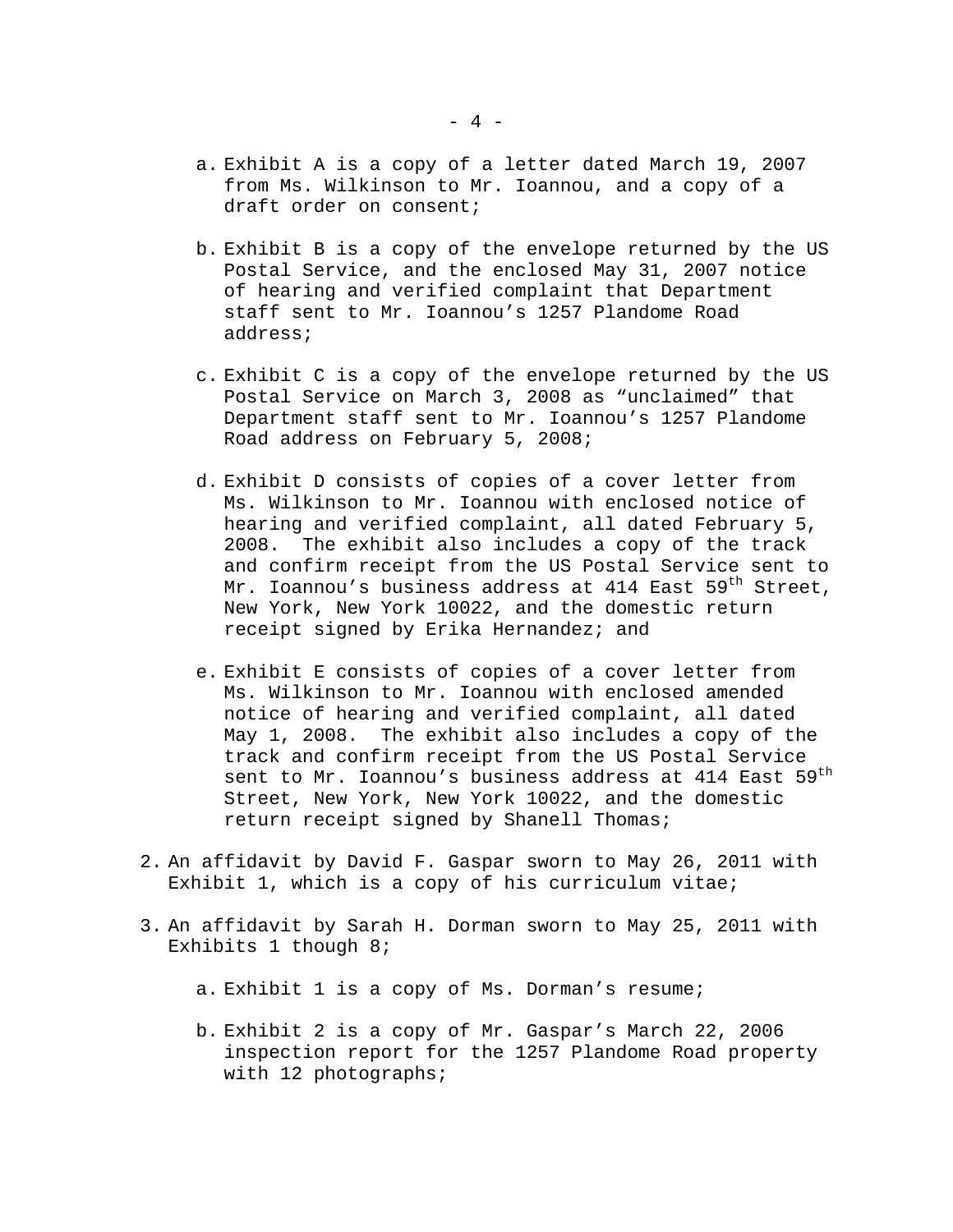- c. Exhibit 3 consists of copies of a cover letter dated April 10, 2006 with enclosed notice of violation, a cease and desist directive, and a draft order on consent;
- d. Exhibit 4 is a copy of Mr. Gaspar's April 25, 2006 inspection report for the 1257 Plandome Road property with photographs;
- e. Exhibit 5 is a copy of a cover letter dated May 1, 2006 from Mr. Ioannou to Department staff with enclosed notice of intent for the SPDES General Permit  $GP-02-01;$
- f. Exhibit 6 is a copy of Department staff's May 3, 2006 acknowledgment of notice of intent for the SPDES General Permit GP-02-01;
- g. Exhibit 7 is a copy of Department staff's case summary concerning the captioned matter; and
- h. Exhibit 8 photographs of the storm drain.

 By email dated May 31, 2011, Respondent's counsel inquired whether Respondent may reply to Department staff's May 26, 2011 response. In an email response dated June 9, 2011, I denied the request citing 6 NYCRR 622.6(c)(3).

### I. Respondent's Motion to Reopen the Default Judgment

With reference to his May 20, 2011 affidavit (¶¶ 5 and 6), Mr. Ioannou states that in 1999 he purchased the property located at 1257 Plandome Road in Plandome Manner (Town of Hempstead, Nassau County), and began building a house at the location in January 2003. Construction continued until December 2006.

 Mr. Ioannou states further, in his May 20, 2011 affidavit, that he did not receive a copy of Department staff's notice of violation dated April 10, 2006 ( $\sqrt{9}$  8); a copy of the February 5, 2008 notice of hearing and complaint  $(\P 9)$ ; a copy of the May 1, 2008 amended notice of hearing and complaint ( $\P$  10); and Department staff's September 26, 2008 motion for default judgment (¶ 10). According to Mr. Ioannou, he would have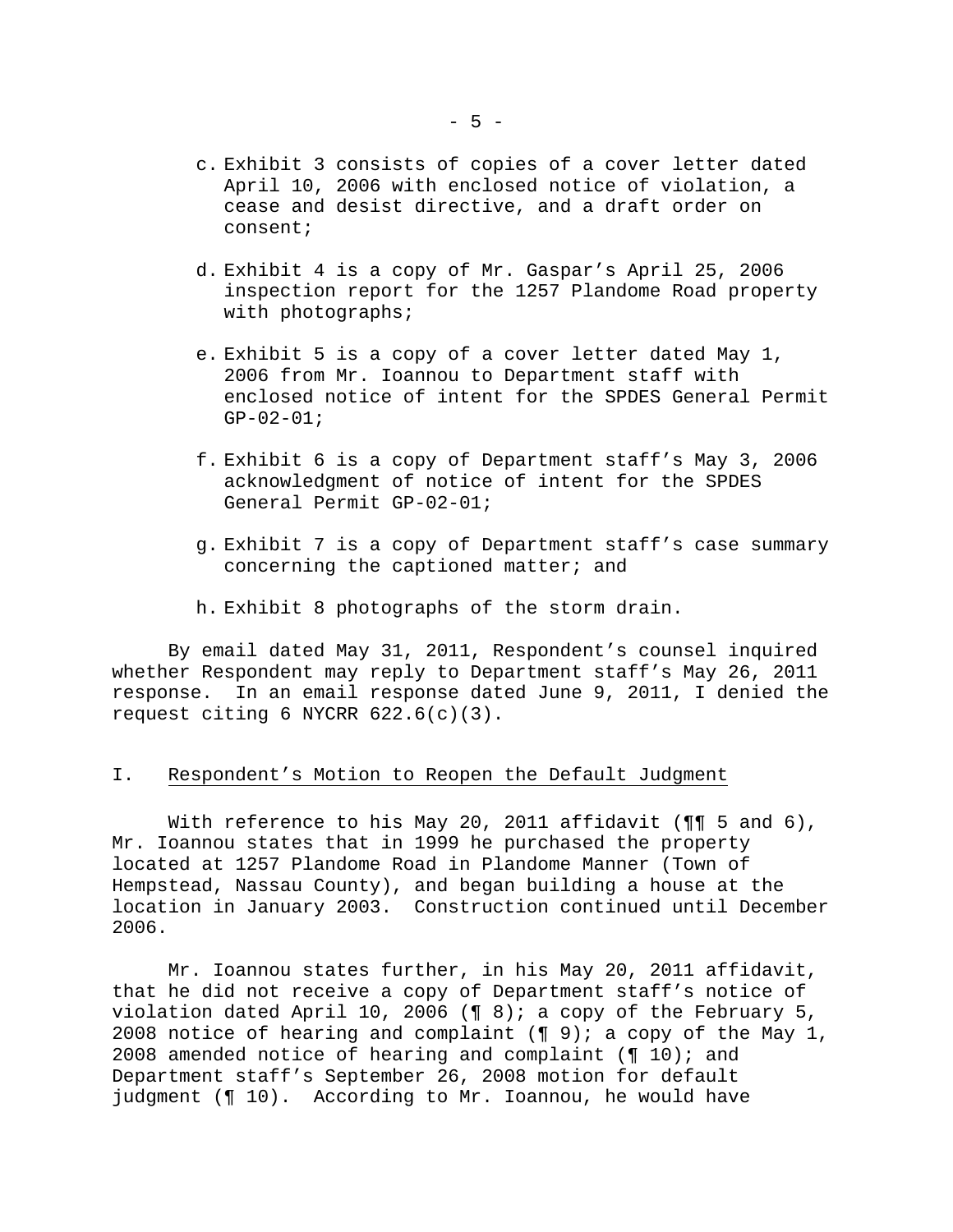answered the February 5, 2008 complaint and May 1, 2008 amended complaint, and responded to Department staff's September 26, 2008 motion for default judgment if he had received them (¶ 12).

With reference to CPLR  $3211(a)(8)$  and civil case law, Respondent argues that an action is properly dismissed when the court lacks jurisdiction over the defendant. Respondent argues further that the lack of proper service of a motion is a "sufficient and complete excuse for a default on a motion…" (*Bianco v Ligreci*, 298 AD2d 482 [2d Dept 2002]).

 Given the lack of notice of the complaints and motion for default judgment, Mr. Ioannou requests that the Commissioner's November 19, 2009 order be vacated. Mr. Ioannou notes that he spent about \$100,000 to install catch basins on his property during the construction of his house in an effort to "avoid stormwater runoff from the Property." When he learned that he needed a SPDES permit, Mr. Ioannou states that he applied for and obtained one. According to Mr. Ioannou, no damage occurred as a consequence of any delay in obtaining the SPDES permit. (¶ 13 Mr. Ioannou's May 20, 2011 affidavit.)

 In the alternative, Mr. Ioannou states that he would agree to pay a reduced civil penalty in the amount of \$5,000, and notes that he has no history of any DEC violations. Mr. Ioannou contends that the reduced amount is reasonable because the alleged "wrongdoing" was cured soon after he learned that he needed a SPDES permit, and that no "damage" resulted as a result of the delay in obtaining the SPDES permit. (¶¶ 14 and 15 Mr. Ioannou's May 20, 2011 affidavit.)

# II. Department Staff's Response

 Department staff opposes Respondent's motion to reopen the default. In his May 26, 2011 affidavit (¶ 3), Mr. Gaspar states that in 2006 he was assigned to this case as the Stormwater Control Specialist from the Department's Region 1 Division of Water. Mr. Gaspar states further that he inspected Mr. Ioannou's property on March 22, 2006 (¶¶ 4i and 5), and April 25, 2006 (¶¶ 4iii and 7), and took pictures to document his observations. These photographs are attached to Ms. Dorman's affidavit as Exhibits 2 and 4.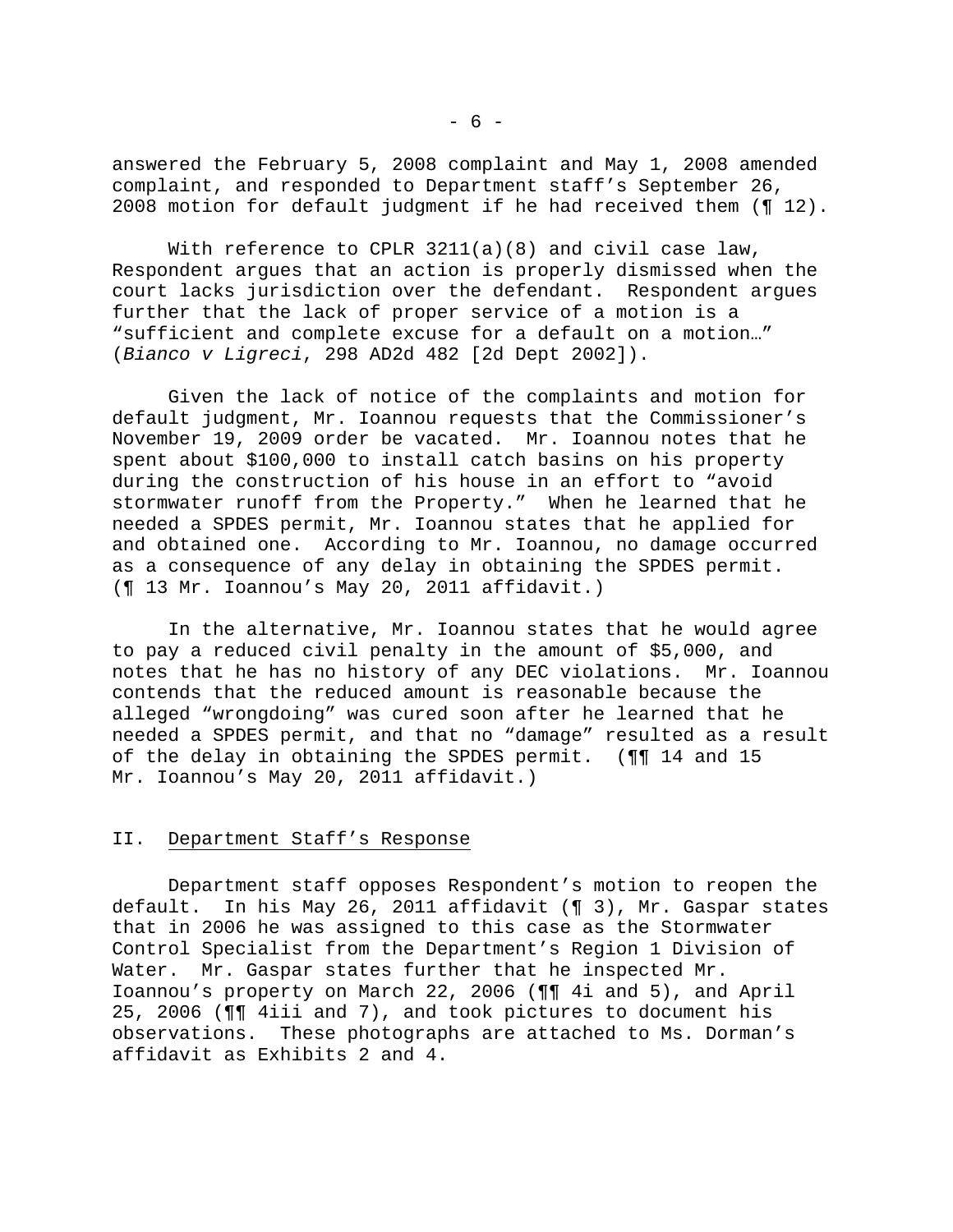After his March 22, 2006 inspection, Mr. Gaspar prepared an inspection report (¶ 4i Mr. Gaspar's May 26, 2011 affidavit, *also see* Exhibit 2 to Ms. Dorman's May 25, 2011 affidavit). On April 10, 2006, Department staff sent a notice of violation, cease and desist directive, and a proposed order on consent to Mr. Ioannou (¶ 4ii Mr. Gaspar's May 26, 2011 affidavit, *also see* Exhibit 2 to Ms. Dorman's May 25, 2011 affidavit).

 According to his May 26, 2011 affidavit (¶ 9), Mr. Gaspar states that he received a telephone call from Mr. Ioannou on May 2, 2006 about Mr. Ioannou's notice of intent for the SPDES General Permit. Mr. Gaspar also states that Mr. Ioannou intended to discuss the proposed order on consent with William Spitz, the Regional Water Manager (¶ 9 Mr. Gaspar's May 26, 2011 affidavit, *also see* Exhibit 7 to Ms. Dorman's May 25, 2011 affidavit).

 Ms. Dorman is an Environmental Specialist in the Department's Region 1 Division of Water, where she maintains the Division's files (¶¶ 1 and 3 Ms. Dorman's May 25, 2011 affidavit). Ms. Dorman notes, among other things, that the Department received an application for SPDES General Permit GP-02-01 from the Respondent on May 1, 2006, and that prior to this date, Mr. Ioannou did not have any SPDES permit from the Department (¶¶ 5iv and 6 Ms. Dorman's May 25, 2011 affidavit).

 In her May 26, 2011 affirmation (¶¶ 7, 9 and 15), Ms. Wilkinson explains how she or other members of Department staff sent documents concerning the activities at 1257 Plandome Road to Mr. Ioannou by certified mail, and refers to the exhibits attached to her affirmation. Department staff had previously provided this information with the September 26, 2008 motion for default judgment.

 In addition to this documentary evidence, Ms. Wilkinson affirms (¶¶ 7, 11 and 12) that she spoke with Mr. Ioannou between March 19-27, 2007 about this matter, and with his staff on March 11, 2008 and April 9, 2008.

## III. Discussion and Rulings

 The applicable default proceedings are outlined at 6 NYCRR 622.15. Pursuant to 6 NYCRR 622.15(d), a respondent may file a motion with the ALJ to reopen a default. Such a motion is the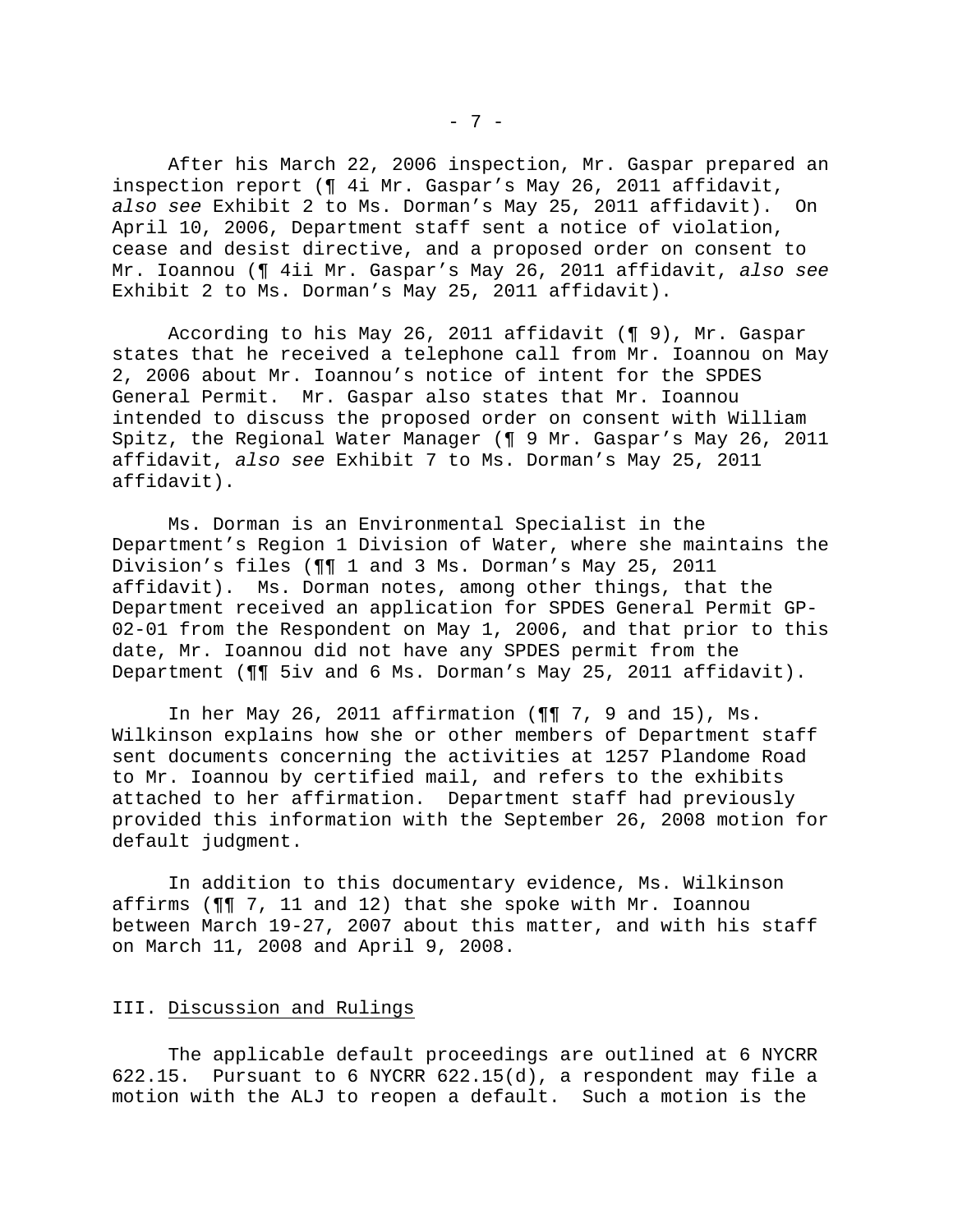administrative equivalent of a motion made pursuant to CPLR 5015 to vacate a judgment or order.

 The ALJ may grant a motion to reopen a default upon a showing that a meritorious defense is likely to exists and that good cause for the default exists (*see* 6 NYCRR 622.15[d]). In order to reopen a default judgment, the Commissioner has determined (*see e.g.*, *Matter of Chris Blenman, d/b/a French National Cleaners*, Ruling of the Acting Commissioner dated February 14, 2011) that a respondent must demonstrate that both a meritorious defense is likely and good cause exists for the default.

 Therefore, if the motion to reopen a default is granted, the ALJ would convene a hearing to develop a record about the charges alleged in a complaint, and the meritorious defense asserted by a respondent. Subsequently, the Commissioner would review the ALJ's hearing report, and issue a final determination on the merits.

 When, as here, the motion to reopen a default should be denied, the ALJ prepares a report explaining how respondent's motion failed to satisfy the criteria to reopen the default. Upon review of the ALJ's report, the Commissioner would rule on the motion.

## A. Meritorious Defenses

# 1. Liability

 As discussed in the default summary report attached to the Commissioner's November 19, 2009 order, the May 1, 2008 amended complaint alleged three violations of ECL article 17 and implementing regulations at 6 NYCRR part 750. On or before March 22, 2006, and on or before April 25, 2006, Respondent allegedly failed to obtain a SPDES permit before commencing construction activities at the Plandome Road property (*see* ECL 17-0505). Subsequently, Respondent discharged pollutants without the required permit (*see* ECL 17-0803). In the November 19, 2009 order, the Commissioner determined that Respondent violated ECL 17-0505 and 17-0803 and 6 NYCRR 750-1.4 with respect to construction activities at 1257 Plandome Road, Plandome Manor, New York.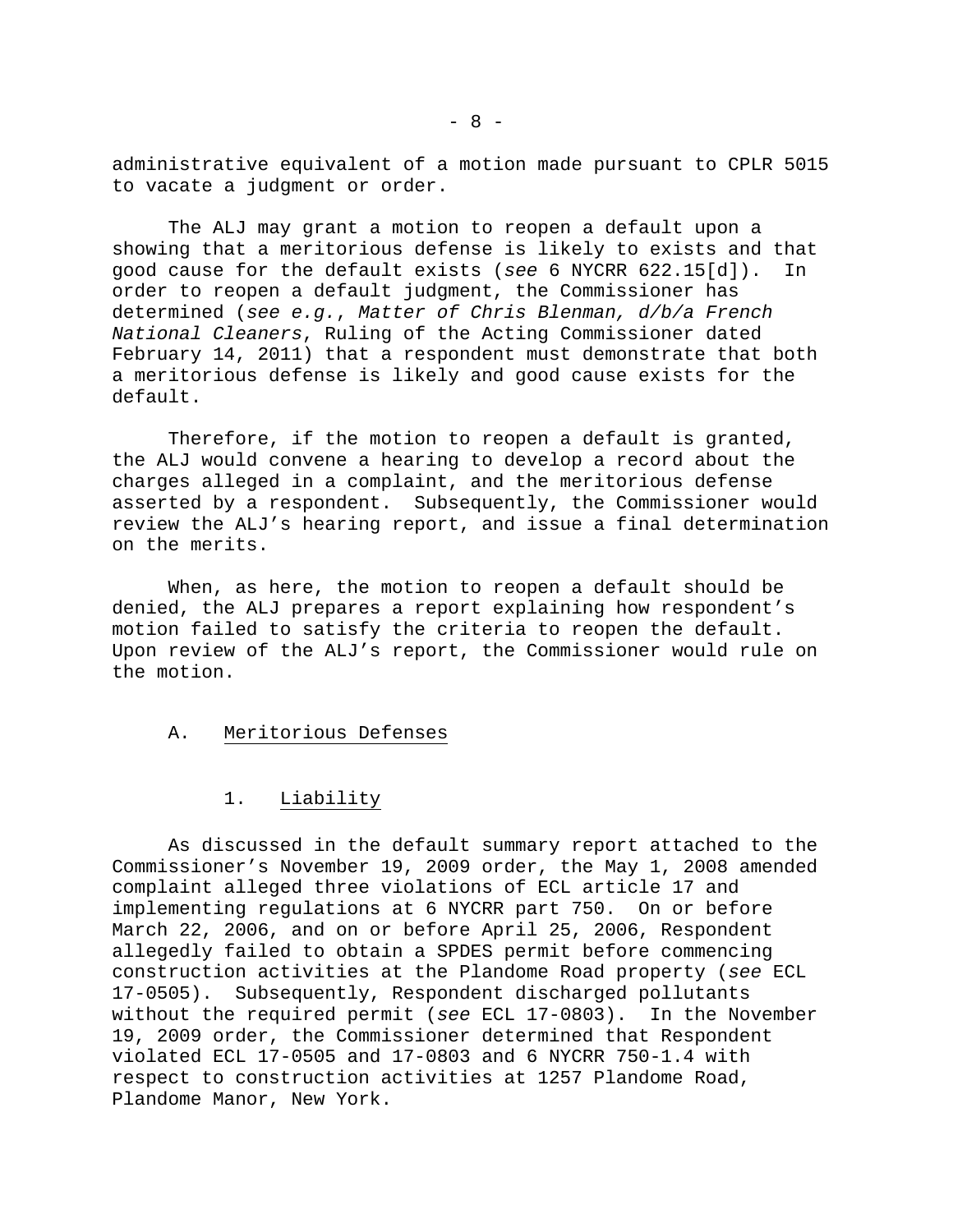Mr. Ioannou states in his May 20, 2011 affidavit (¶ 13) that he obtained the required SPDES permit after he learned that one was required. However, Mr. Ioannou does not provide any details about when he applied and, subsequently, obtained the required SPDES permit.

 In an earlier submission, Mr. Ioannou did provide such details. As noted above, Respondent's counsel, in a letter dated March 5, 2010, asked me to reduce the civil penalty assessed in the Commissioner's November 19, 2009 order. To support this request, Respondent filed an affidavit sworn to February 25, 2010. In his February 25, 2010 affidavit  $(97)$ , Mr. Ioannou states that

[O]nce I was advised that one was required, I applied for a SPDES permit, and paid the required fees. In this regard, I received a letter from the DEC, dated May 3, 2006, acknowledging my Notice of Intent for Coverage under SPDES. The DEC's assigned permit number was: NYR10K773.

 Attachment A to Mr. Ioannou's February 25, 2010 affidavit is a copy of the Department's May 3, 2006 acknowledgment and notice of intent (NOI). According to the May 3, 2006 NOI, the effective date of the SPDES General Permit No. GP-02-01 was five business days from May 2, 2006. (*Also see* Exhibits 5 and 6 to Ms. Dorman's May 25, 2011 affidavit.)

 Rather than establish a meritorious defense to the violations alleged in the May 1, 2008 amended complaint, Respondent's affidavits dated February 25, 2010 and May 20, 2011, and Exhibit A to the February 25, 2010 affidavit demonstrate that Mr. Ioannou commenced construction activities on his property in January 2003, which continued until December 2006, but did not obtain the required SPDES permit until May 2, 2006. By his own admission, Respondent did not have a SPDES permit on March 22, 2006 and April 25, 2006, as alleged in the May 1, 2008 amended complaint. Department staff correctly notes that ignorance of the law excuses no one (¶ 24 Ms. Wilkinson's May 26, 2011 affirmation).

 With respect to liability, I conclude that Respondent failed to establish a meritorious defense that would warrant a reopening of the default. Because Respondent has a burden to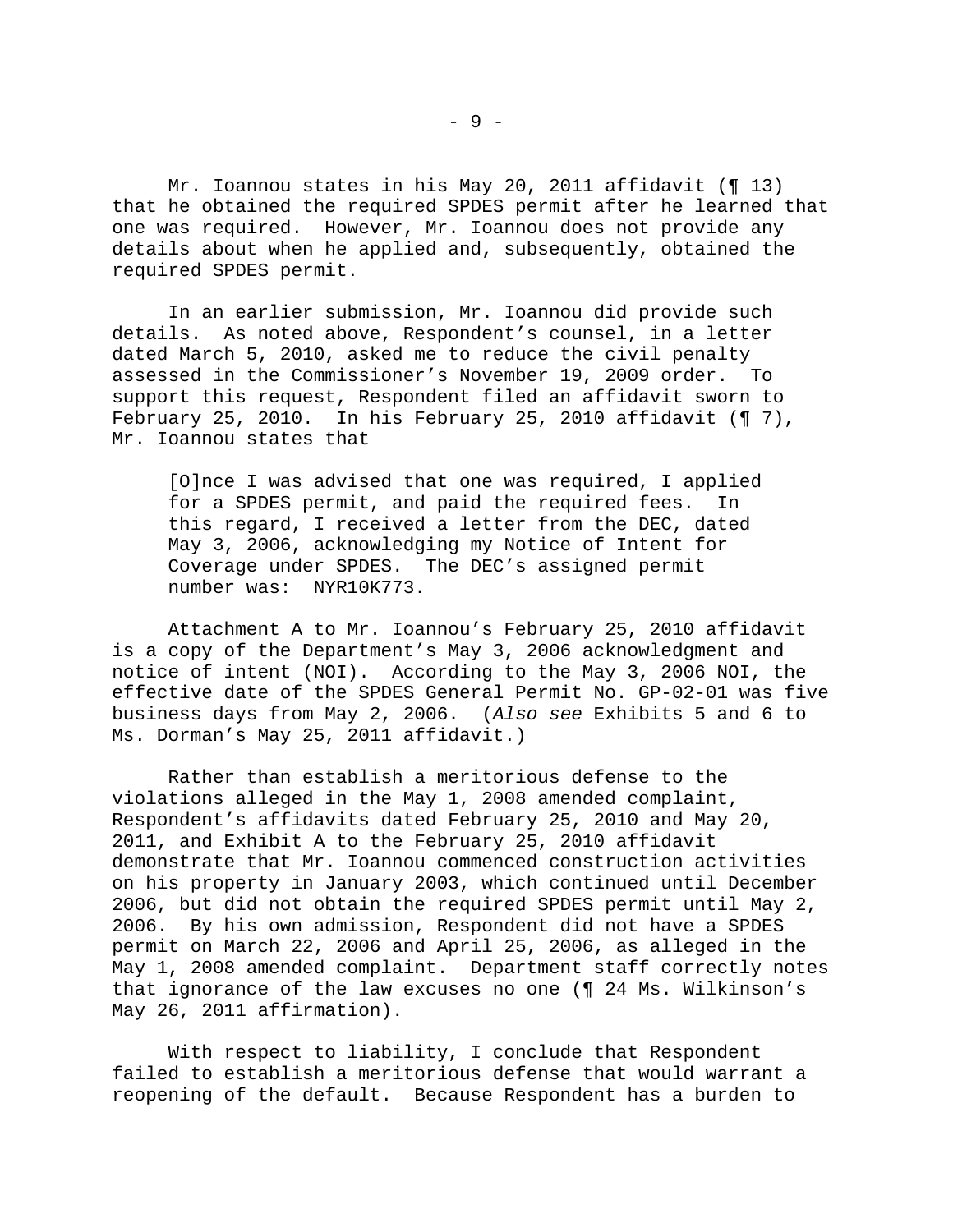meet both criteria outlined in 6 NYCRR 622.15(d), Respondent's failure to establish a meritorious defense is sufficient to deny Respondent's May 20, 2011 motion.

# 2. Relief

 The default summary report (at 6) discusses the rationale for the civil penalty that Department staff requested in the May 1, 2008 amended complaint and its September 26, 2008 motion for default judgment. Staff requested the maximum single day civil penalty (*i.e.*, \$37,500 [*see* ECL 71-1929]) for each of the three violations alleged in the May 1, 2008 amended complaint.

 In his February 25, 2010 affidavit (¶ 13), Mr. Ioannou states that he is not able to pay the \$112,500 civil penalty assessed in the Commissioner's November 19, 2009 order, "[b]ecause of the current economic climate." With his March 5, 2010 request, Mr. Ioannou offered nothing further to substantiate this statement. In his May 20, 2011 motion, Respondent does not restate his claim that he is not able to pay the assessed civil penalty or offer any additional information to further substantiate the claim initially asserted in his March 5, 2010 request.

Mr. Ioannou states in his May 20, 2011 affidavit (¶ 13) that he installed catch basins on his property to capture stormwater runoff at a cost of \$100,000. Other than this statement, Respondent offers nothing to substantiate the cost of the catch basins. Furthermore, Respondent does not argue why this expenditure should be a mitigating factor that would reduce the assessed civil penalty.

 Department staff contends that installing catch basins are not an acceptable method for controlling sediment and preventing erosion during construction activities. Rather, acceptable practices include using straw bale dikes, silt fences or vegetative buffer strips. (¶ 12 Ms. Dorman's May 25, 2011 affidavit.)

 With respect to relief, I conclude that Respondent failed to establish a meritorious defense that would warrant a reopening of the default to adjust the assessed civil penalty. Because Respondent has a burden to meet both criteria outlined in 6 NYCRR 622.15(d), Respondent's failure to establish a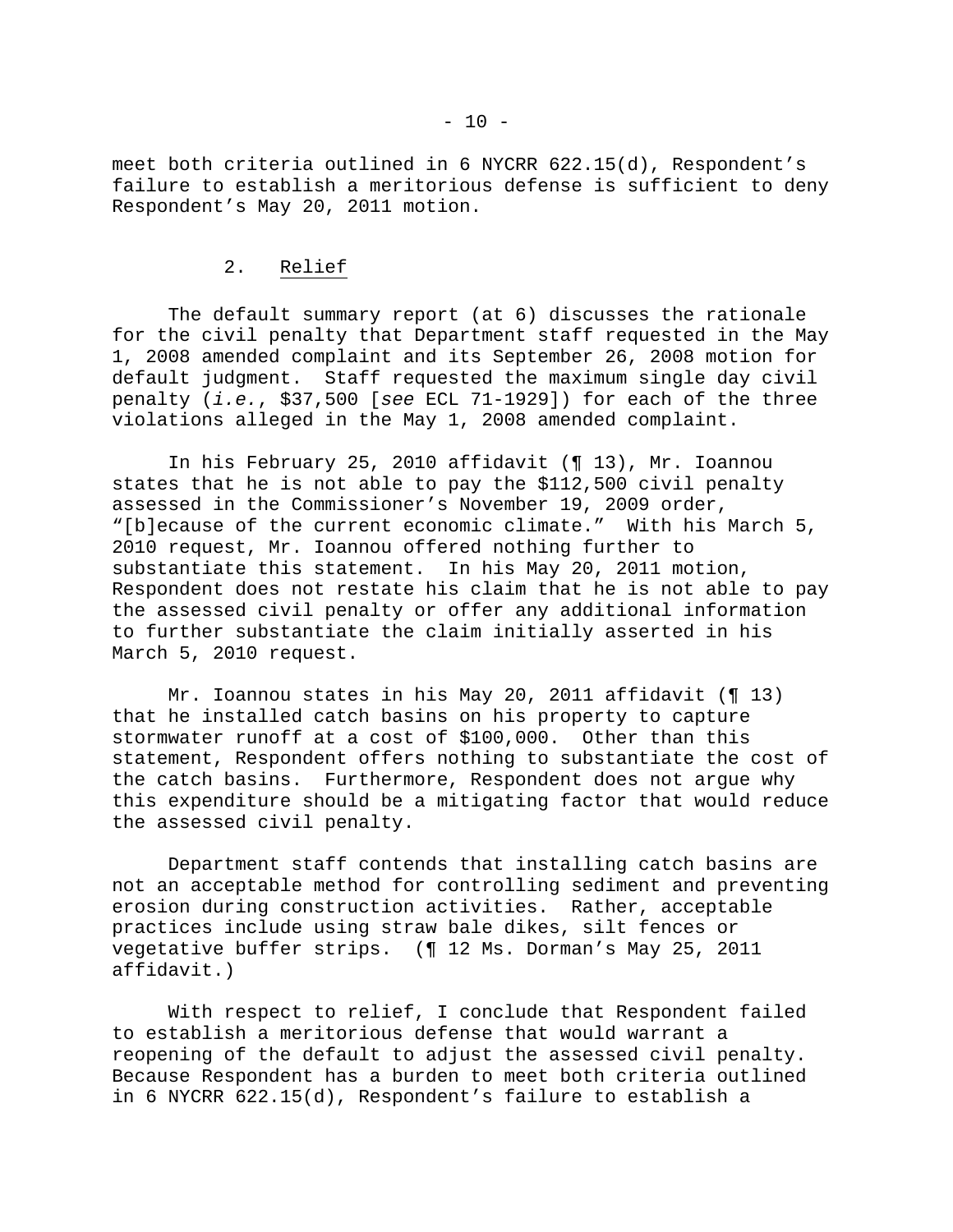meritorious defense is sufficient to deny Respondent's May 20, 2011 motion.

 For the reasons outlined above, Respondent has failed to demonstrate there is a meritorious defense to reopen the default. Therefore, it is not necessary to consider whether good cause exists for the default (*see Blenman, supra*). Nevertheless for completeness, Respondent's arguments concerning good cause are considered below.

## B. Good Cause for the Default

 $\overline{\phantom{0}}$ 

 In order to commence an administrative enforcement proceeding, Department staff must serve a notice of hearing and complaint (*see* 6 NYCRR 6[2](#page-13-0)2.3[a][1]).<sup>2</sup> Service of the notice of hearing and complaint must be by personal service consistent with the CPLR or by certified mail. Where service is by certified mail, service shall be complete when the notice of hearing is received. (*See* 6 NYCRR 622.3[a][3].)

 When Department staff attempts to commence an administrative enforcement proceeding, and the respondent fails either to appear at the scheduled pre-hearing conference or to answer the complaint, there is a threshold question of whether Department staff properly served the notice of hearing and complaint. The default procedures (*see* 6 NYCRR 622.15) recognize this threshold question. The first required element of any motion for a default judgment is proof of service of the notice of hearing and complaint (*see* 6 NYCRR 622.15[b][1]). A respondent cannot be expected to appear at a pre-hearing conference or answer a complaint if the respondent did not receive the notice of hearing and complaint. Consequently, Department staff's failure to properly serve a notice of hearing and complaint would constitute good cause for a respondent's default.

 The default summary report (at 2-3) attached to the Commissioner's November 19, 2009 identifies the documents filed with Department staff's September 26, 2008 motion for default judgment, and evaluates the proof offered by Department staff to

<span id="page-13-0"></span> $2$  Section 662.3(b) of 6 NYCRR provides two alternative methods to commence an administrative enforcement proceeding not applicable here. They are with service of either a motion for order without hearing (*see* 6 NYCRR 622.12), or a summary abatement order (*see* 6 NYCRR 622.14).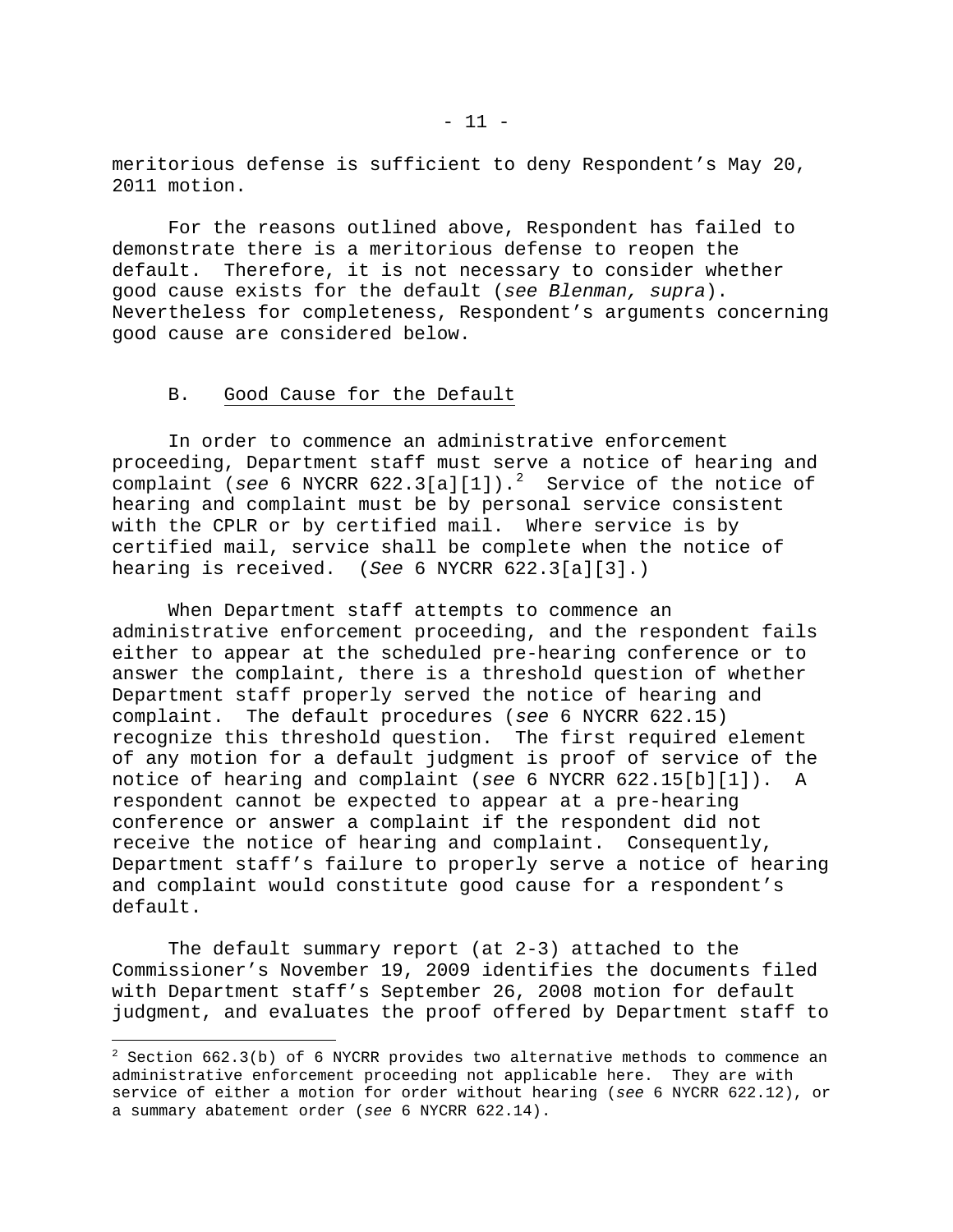demonstrate service of the May 1, 2008 amended complaint upon Mr. Ioannou. The evaluation of Department staff's proof of service in the default summary report (at 3) references Department staff's documents. Based on the proof offered with the September 26, 2008 motion for default judgment, I found that Department staff served the May 1, 2008 amended notice of hearing and complaint upon Mr. Ioannou by certified mail, and concluded that service was in a manner consistent with the requirements outlined at 6 NYCRR 622.3(a)(3) (*See* Default Summary Report at 3.)

 In his May 20, 2011 affidavit, Mr. Ioannou states (¶ 10) that he did not receive the May 1, 2008 amended notice of hearing and complaint. Mr. Ioannou states further (¶¶ 7-9) that he did not receive any of the documents that Department staff sent to him such as the April 10, 2006 notice of violation, and the February 5, 2008 notice of hearing and complaint.

 With reference to the exhibits attached to Ms. Wilkinson's May 26, 2011 affirmation, Department staff argues that the February 5, 2008 notice of hearing and complaint, and the May 1, 2008 amended notice of hearing and complaint were served upon Mr. Ioannou in a manner consistent with 6 NYCRR 622.3(a)(3). Department staff argues further that Respondent's statement that he did not receive these complaints is disingenuous given the telephone contacts between Respondent or his staff, and Department staff.

 Mr. Ioannou's bare denial is insufficient to overcome Department staff's proof. I conclude that Mr. Ioannou has failed to show that he did not receive notice of the captioned enforcement matter. The evidence included with Department staff's May 27, 2011 response is the same evidence that Department staff provided with the September 26, 2008 motion for default judgment. This evidence demonstrates that Department staff duly commenced the captioned administrative enforcement matter with service of the February 5, 2008 notice of hearing and complaint by certified mail. In addition, the evidence shows that Department staff subsequently served the May 1, 2008 amended notice of hearing and complaint upon Mr. Ioannou in a manner consistent with 6 NYCRR 622.3(a)(3).

 Therefore, Mr. Ioannou failed to meet his burden to demonstrate that good cause exists for the default.